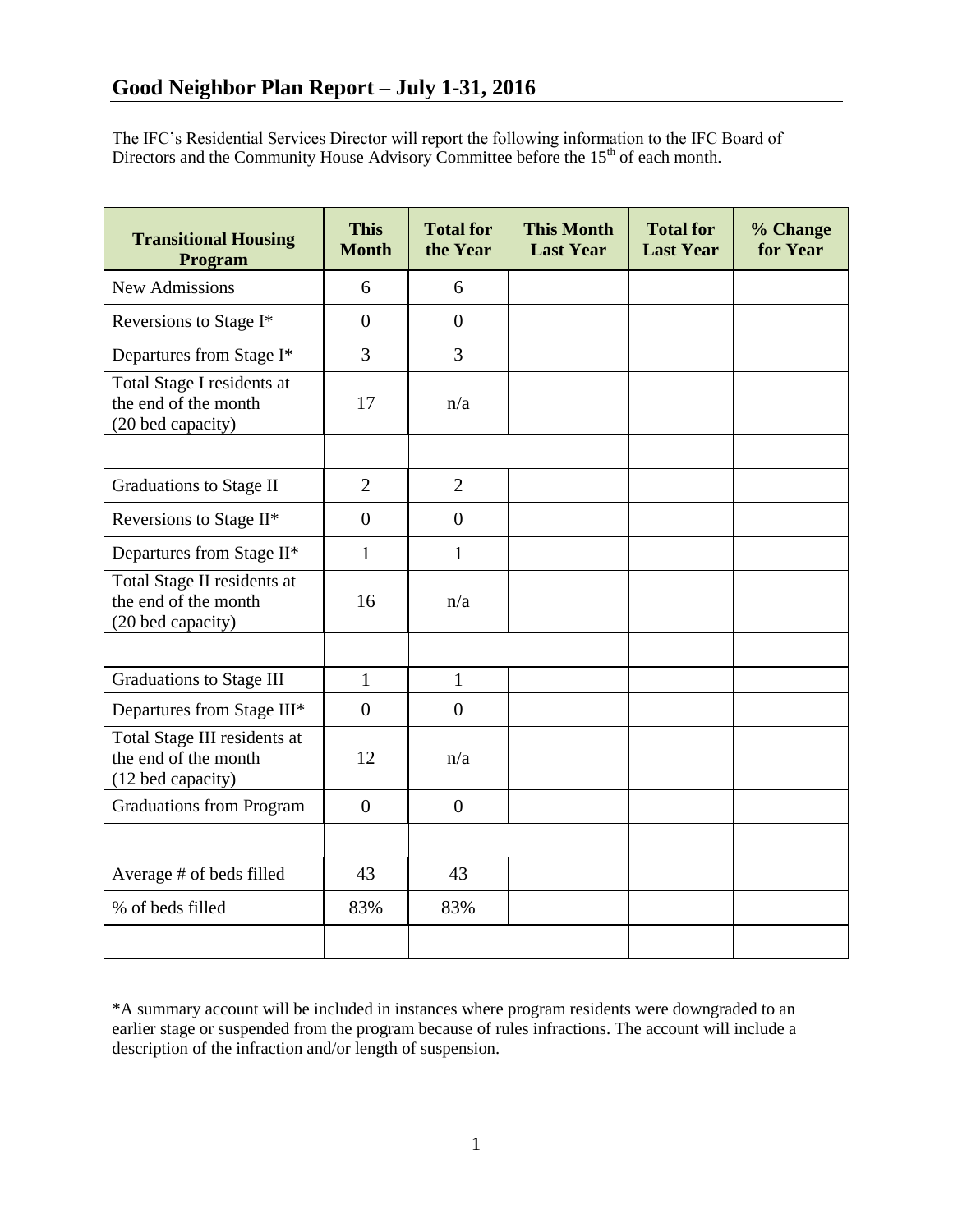# **Good Neighbor Plan Report – July 1-31, 2016**

| <b>Emergency Shelter -</b><br>open due to general conditions                                  | <b>This</b><br><b>Month</b> | <b>Total for</b><br>the Year | <b>This Month</b><br><b>Last Year</b> | <b>Total for</b><br><b>Last Year</b> | % Change<br>for Year |  |  |  |
|-----------------------------------------------------------------------------------------------|-----------------------------|------------------------------|---------------------------------------|--------------------------------------|----------------------|--|--|--|
| # of nights shelter open                                                                      | $\overline{0}$              | $\overline{0}$               |                                       |                                      |                      |  |  |  |
| Average # of overnight guests                                                                 | $\theta$                    | $\overline{0}$               |                                       |                                      |                      |  |  |  |
| total # of guests, duplicated                                                                 | $\overline{0}$              | $\overline{0}$               |                                       |                                      |                      |  |  |  |
| total # of guests, new this fiscal year                                                       | $\overline{0}$              | $\overline{0}$               |                                       |                                      |                      |  |  |  |
| # of nights # of guests > $17*$                                                               | $\overline{0}$              | $\overline{0}$               |                                       |                                      |                      |  |  |  |
| <b>Emergency Shelter – open due to individual needs</b>                                       |                             |                              |                                       |                                      |                      |  |  |  |
| # of on-premises admissions<br>resulting from police or emergency<br>services request*        | $\overline{0}$              | $\overline{0}$               |                                       |                                      |                      |  |  |  |
| <b>Safety and Security</b>                                                                    |                             |                              |                                       |                                      |                      |  |  |  |
| # of guests admitted with current,<br>government-issued photo ID                              | $\overline{0}$              | $\overline{0}$               |                                       |                                      |                      |  |  |  |
| # of guests admitted with other ID                                                            | $\overline{0}$              | $\overline{0}$               |                                       |                                      |                      |  |  |  |
| # of guests admitted without ID*                                                              | $\overline{0}$              | $\overline{0}$               |                                       |                                      |                      |  |  |  |
| # of scheduled visitors<br>(i.e. service providers, meetings)                                 | 26                          | 26                           |                                       |                                      |                      |  |  |  |
| # of walk-up visitors seeking shelter                                                         | $\overline{0}$              | $\overline{0}$               |                                       |                                      |                      |  |  |  |
| # of other walk-up visitors<br>(i.e. donations, public tours)                                 | 9                           | 9                            |                                       |                                      |                      |  |  |  |
| # of times a resident or guest left<br>Community House after curfew<br>without authorization* | $\overline{0}$              | $\overline{0}$               |                                       |                                      |                      |  |  |  |
| # of times when staff instructed<br>someone to leave the premises*                            | $\overline{2}$              | $\overline{2}$               |                                       |                                      |                      |  |  |  |
| # of times when 911 and/or police are<br>called to premises for non-medical<br>reasons*       | $\overline{0}$              | $\theta$                     |                                       |                                      |                      |  |  |  |
| # of times a resident or guest charged<br>with a crime that occurred on<br>premises*          | $\overline{0}$              | $\boldsymbol{0}$             |                                       |                                      |                      |  |  |  |
| # of guests who were found to be a<br>sex offenders staying on premises*                      | $\overline{0}$              | $\theta$                     |                                       |                                      |                      |  |  |  |

## **\* if this occurs, the monthly report will include an explanation as well as a count**

 $\mathbf X$  By checking this box, the Community House Residential Services Director affirms that a background check was administered to all prospective program residents before their admission into the transitional housing program.